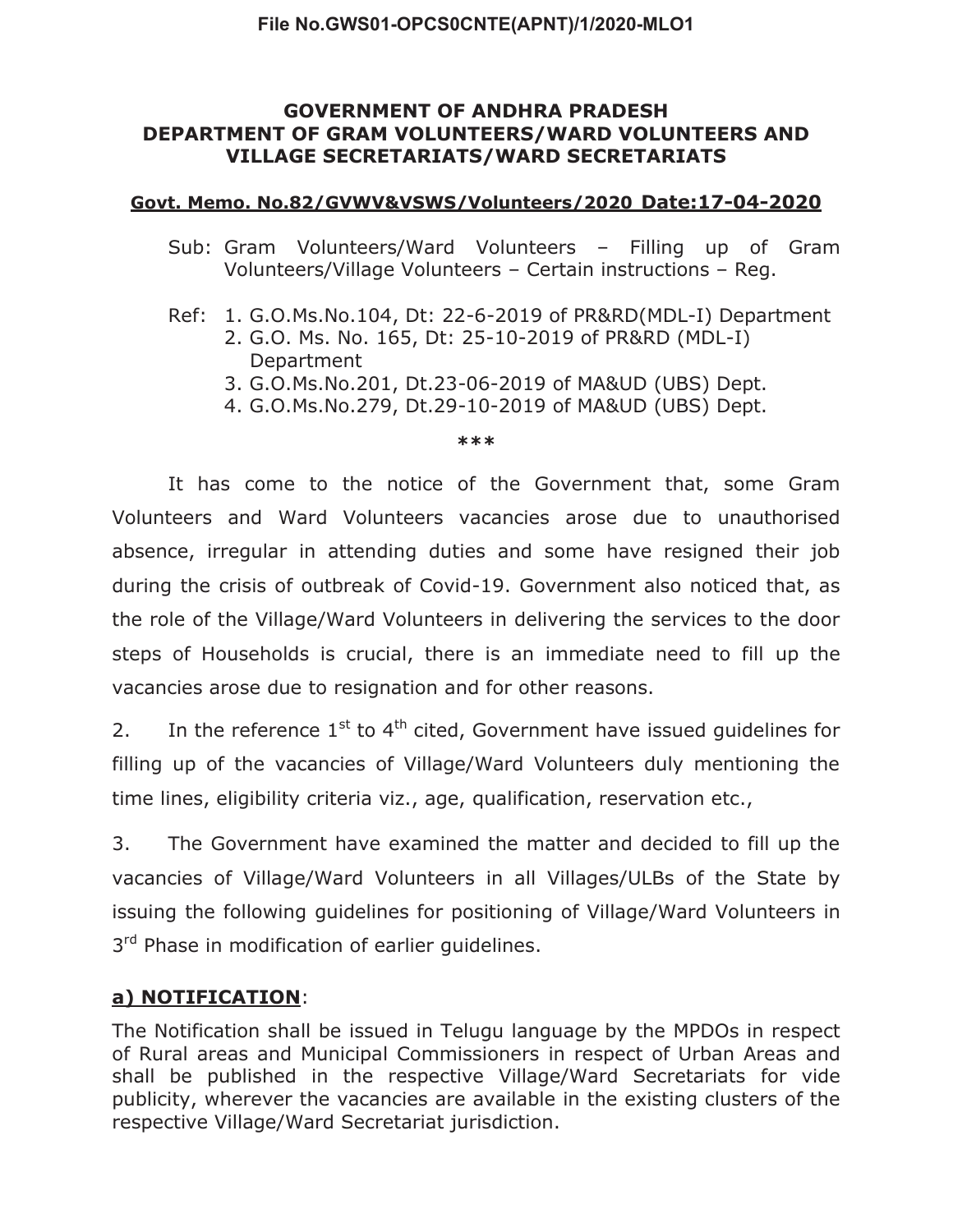# **b) NUMBER OF VACANCIES OF VOLUNTEERS**:

The number of vacancies of Volunteers shall be arrived by the concerned MPDOs/Municipal Commissioners as per clusters/territorial units, which are in functional existence after due consideration of the vacancies arisen, if any due to resignation or other reasons. Volunteers, who are on leave because of maternity and other health grounds may not be considered as vacancies. Further, while arriving at number of vacancies, MPDOs/MCs shall ensure that the volunteers do not exceed the existing cluster/Territorial Units. And, if any duplicate or redundant cluster/Territorial Units are in existence in the data base, same should not be taken into consideration for arriving at vacancies. Any request for adding new cluster to any Secretariat shall be considered on the case to case basis at State Headquarters following the same in rationale basis.

# **c) AGE**:

The applicant shall be of at least 18 years of age as on 01.01.2020 and shall have not exceeded 35 years.

# **d) HOW TO APPLY**:

The candidates shall apply online through Website link provided by this department.

https://gswsvolunteer.apcfss.in/

# **e) RESERVATION**:

The Rule of reservation is applicable as per the rules in vogue. 50% of posts within each category may be considered for women. ROR will be applicable considering ULB area as a unit. In case, no candidates of a particular category are available in the ULB, District may be taken as the unit.

In case of rural areas rule of reservation is applicable as per the rules in vogue. 50% of posts within each category will be considered for women. Wherever vacancies arised due to non-availability of certain communities those vacancies may be filled with other available communities. First, Mandal should be taken as the unit for fixing RoR. In case, no candidates of a particular category are available in the Mandal, District may be taken as the unit. But, in the scheduled tribal areas only ST candidates shall be appointed. In case, in a particular village in the scheduled area no eligible ST candidate is available, the same may be appointed from the adjacent village.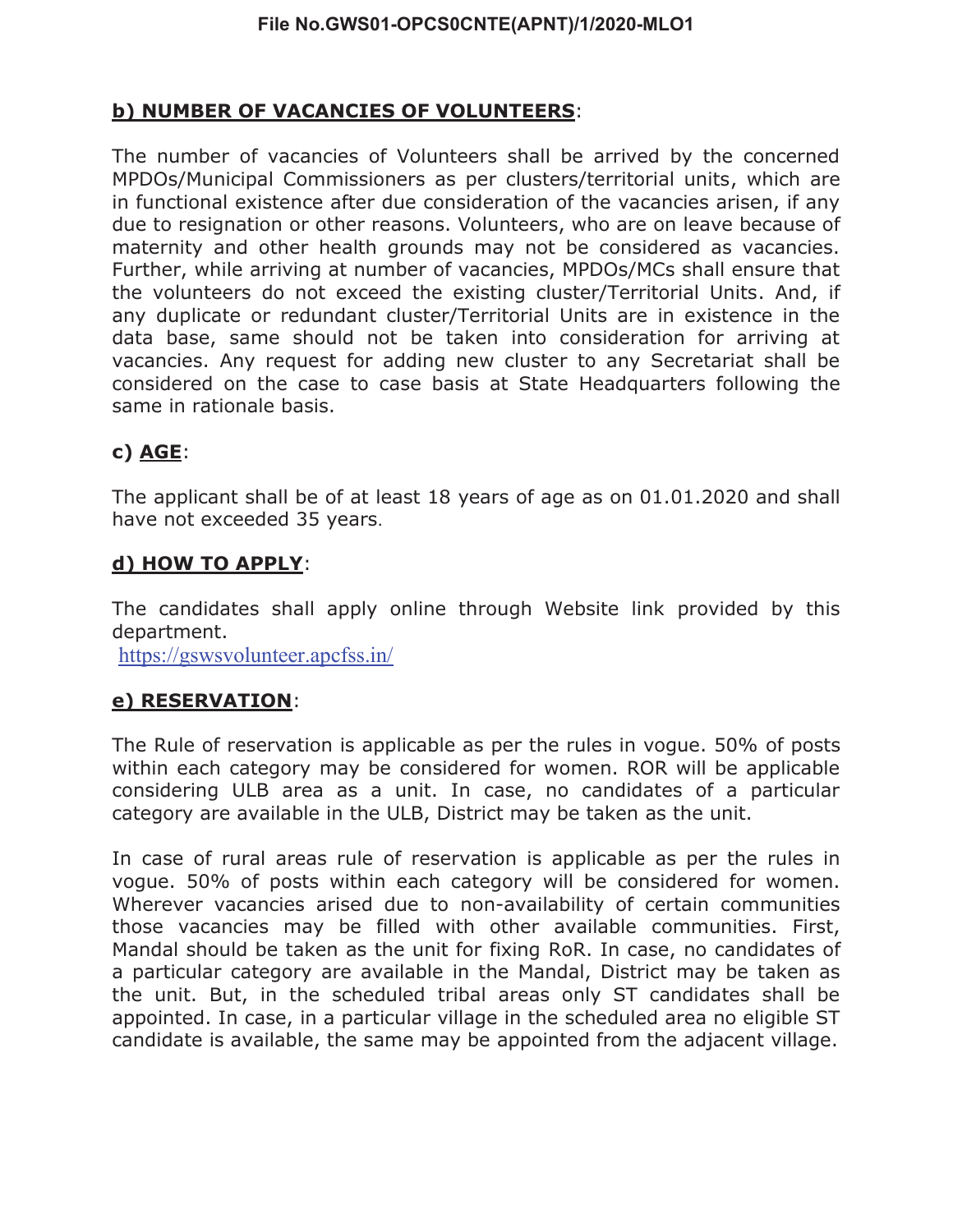# **f) METHOD OF SELECTION**:

## **In case of Panchayats**:

All eligible applicants shall be called for interview by the Selection Committee consisting of MPDO/ Tahsildar / EO (PR&RD). The letter of engaging the services of selected Village Volunteers will be issued by the Chairman of the Selection Committee, i.e., the MPDOs

### **In case of Urban Local Bodies**:

All eligible applicants shall be called for interview by the Selection Committee consisting of Municipal Commissioner, Tahasildar and PO / TMC, MEPMA. The letter of engaging the services of selected Ward Volunteers will be issued by the Chairman of the Selection Committee, i.e., the Municipal Commissioner.

### **g) SELECTION CRITERIA**:

The interview board will select the most eligible applicants based on the following four parameters:

1. Should have knowledge on various Government Schemes, Programs, welfare activities - 25 Marks

2. Previous work experience on various Government Welfare Departments and programs/ NGOs/Federations/Social activities - 25 Marks

- 3. Leadership qualities, good communication skills and general awareness – 25 Marks
- 4. Soft Skills 25 Marks

Each of the four parameters will carry 25 marks each totaling to 100 marks.

# **h) POSITIONING**:

Positioning and Commencement of work by newly placed Village/Ward Volunteers in the villages shall start from  $1<sup>st</sup>$  May, 2020 onwards.

### **i) TENTATIVE TIMELINE**:

| 1 Notification inviting applications        | 20-04-2020               |
|---------------------------------------------|--------------------------|
| 2 Receipt of application                    | 20-04-2020 to 24-04-2020 |
| 3 Scrutiny of applications                  | By 25-04-2020            |
| 4 Interviews by selection committees        | 27.04.2020 to 29.04.2020 |
| 5 Intimation letters to selected volunteers | 27.04.2020 to 29.04.2020 |
| 6 Positioning of volunteers                 | $01 - 05 - 2020$         |